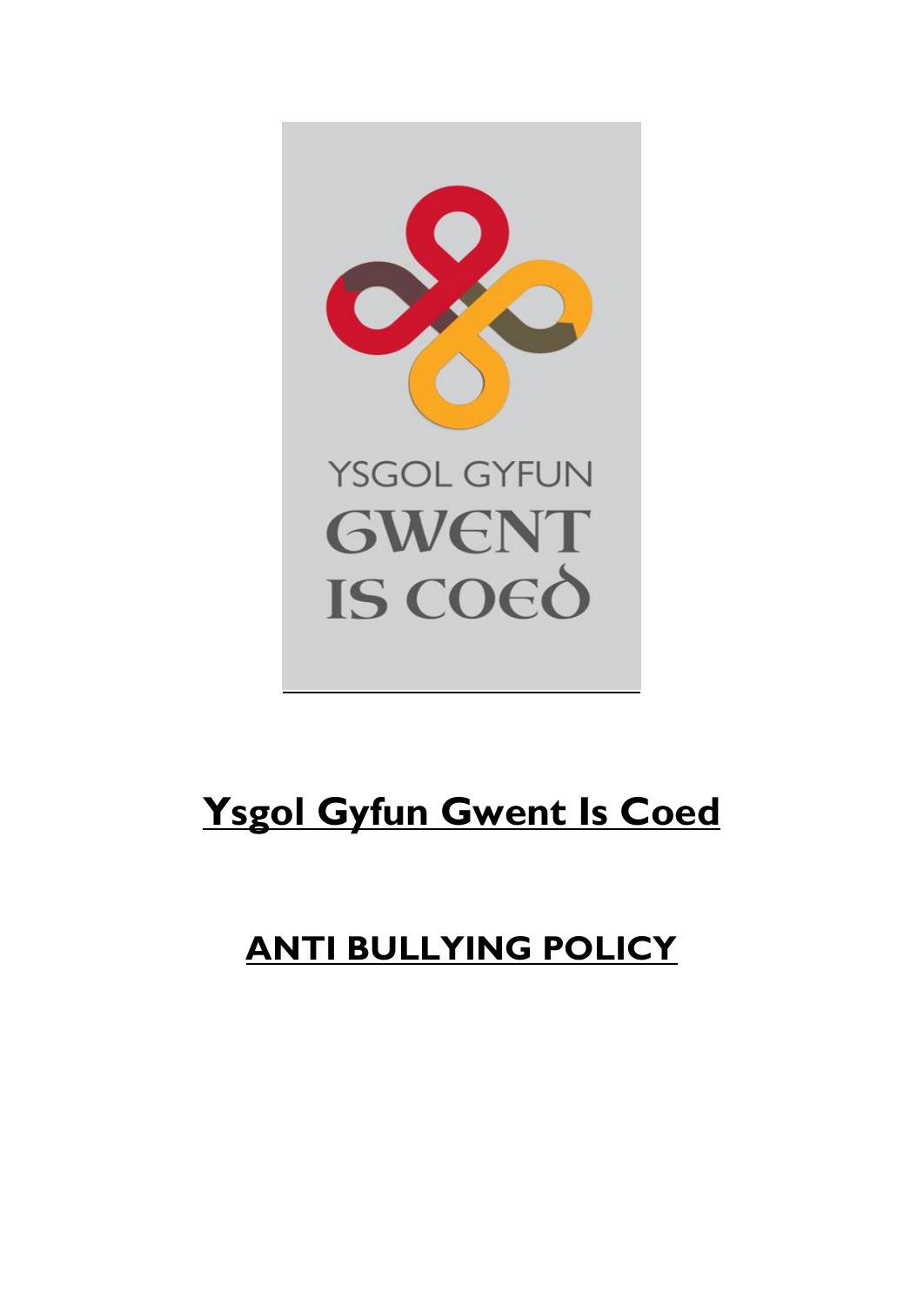## **Ysgol Gyfun Gwent Is Coed's ANTI BULLYING POLICY BACKGROUND**

## **The nature of bullying**

Many definitions of bullying are used, but the majority consider it to be :

- a deliberately harmful act (including aggressive behaviour).
- repeated frequently over a period of time (whilst acknowledging that even one single event leaves the pupil traumatised and worrying that this could happen again in future).
- difficult for victims to defend themselves from it.
- It is a one way process, that is the falling out does not happen between two people or a group of pupils.

We acknowledge that this problem is one that has existed in many social situations e.g. jails, the Army, Residential Hospitals, as well as in schools. We consider that the problem arises when a group of people come together and some individuals try and behave in an oppressive method against other individuals. They have an urge to torment others and to put others under pressure. Challenging cases of bullying in an effective way will improve the safety and happiness of the pupils, demonstrating that the school cares for its pupils, and warns the ones who bully that their behaviour is not acceptable.

It is obvious that pupils who are bullied disclose special behavioral patterns such as wetting the bed, or underperforming deliberately in order to avoid attention, or truant. The bully seems to learn how to be a bully by noticing the patterns that are seen in their environment. This is seen in the way that aggressive behaviour is a method of winning privileges, or by seeing examples of oppressive behaviour in the community.

We acknowledge that the bully often has a dual role as he/she can also be the subject of bullying. It is acknowledged that bullying is an illegal act, and denying the indivudals' equal rights. 10/12 individuals committ suicide annually as a result of bullying. Cases arise of resorting to law in order to deal with the situation. Our duty as a school therefore, is to promote effective learning in a sfae environment.

## **AIMS**

- i) Abolish oppressive behaviour
- ii) Ensure that no pupil suffers as a result of bullying

## **CLASSIFYING BEHAVIOUR**

**VERBAL BULLYING** – e.g. Calling shy pupils names. Drawing attention to anything in the pupil's background which is a sensitive matter for him/her. Insults can be based on ethnic, racist, familial or physical matters.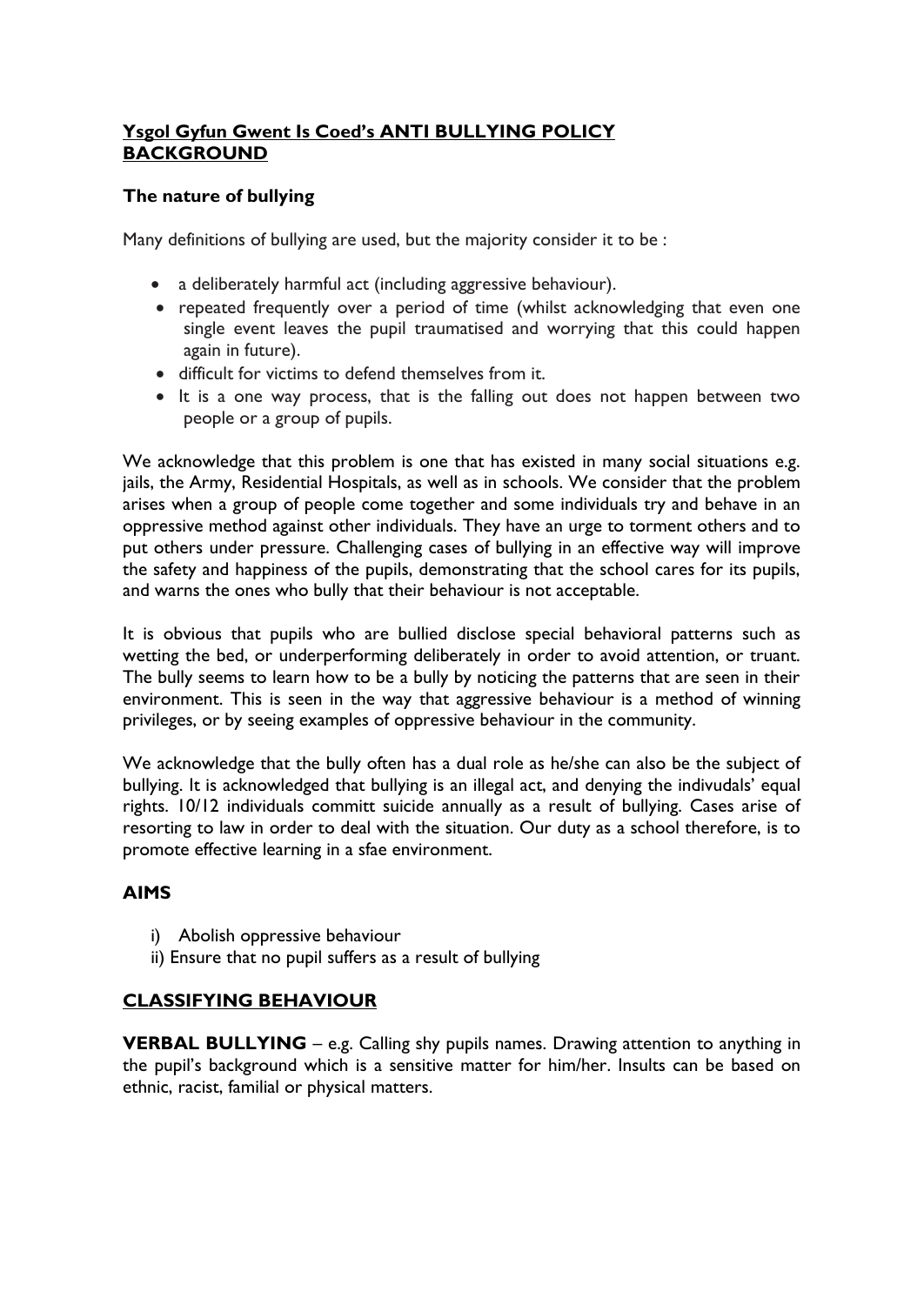**PHYSICAL BULLYING** e.e Vandalising property, or direct attacks, the attack could be serious or could comprise of a series of smaller events such as spitting, slapping, tripping, throwing stones.

**EXTORTION** The bully demands bus money, money for sweets, tools, branded clothes. N.B : The bully won't be happy to leave the victim alone after one incident.

**PROHIBITIVE BULLLYING –** This can be seen with girls in their teeange years, especially where a group of girls prohibit an indivudal from playing or working with them. The individual is isolated from her /his peers. This frequently starts as a competition for something outside school.

The act of humiliating and belittling in front of other people can cause considerable pain, especially if there aren't adults to come to the rescue.

**SPREADING MALICIOUS STORIES :** This has been added to the list recently and is an example of bullying which is especially vicious. Letters can be left on desks, posters on the wall, graffiti, whispering campaign. (see also cyber bullying below)

## **Sexual Bullying**

Sexual bullying affects boys and girls. A proven case of sexual attack is likely to lead to excluding the pupil who was responsible. Sexual bullying can also be connected with sexual orientation. The school will guarantee secrecy (including from parents) and appropriate advice to pupils who are lesbians, gay or bisexual and those pupils who are unsure about their sexuality.

In general, sexual bullying is characterised by:

- abusive name calling
- staring and making comments about looks, attractiveness, the beginning of adolescence.
- Inappropriate and uninvited contact
- Sexual insinuations and offers
- Pornographic material,graffiti of a sexual nature.
- In its most extreme form, sexual attack or rape.

#### **Homophobic Bulying**

Homophobic bullying is completely unacceptable in the school and we will make this totally clear to the bully. We will provide the victim with assistance from our schools welfare team, every incident will be recorded and stored in a confidential area of the school's system.

#### **Bullying by sending text messages on mobile phones**

Teachers need to encourage those who receive these kind of messages to keep the messages they are anxious about and show them to members of staff. When pupils notify the teachers about bullying through text messages, the school will need to seriously consider the complaint; it is possible that the child's family should contact the police also.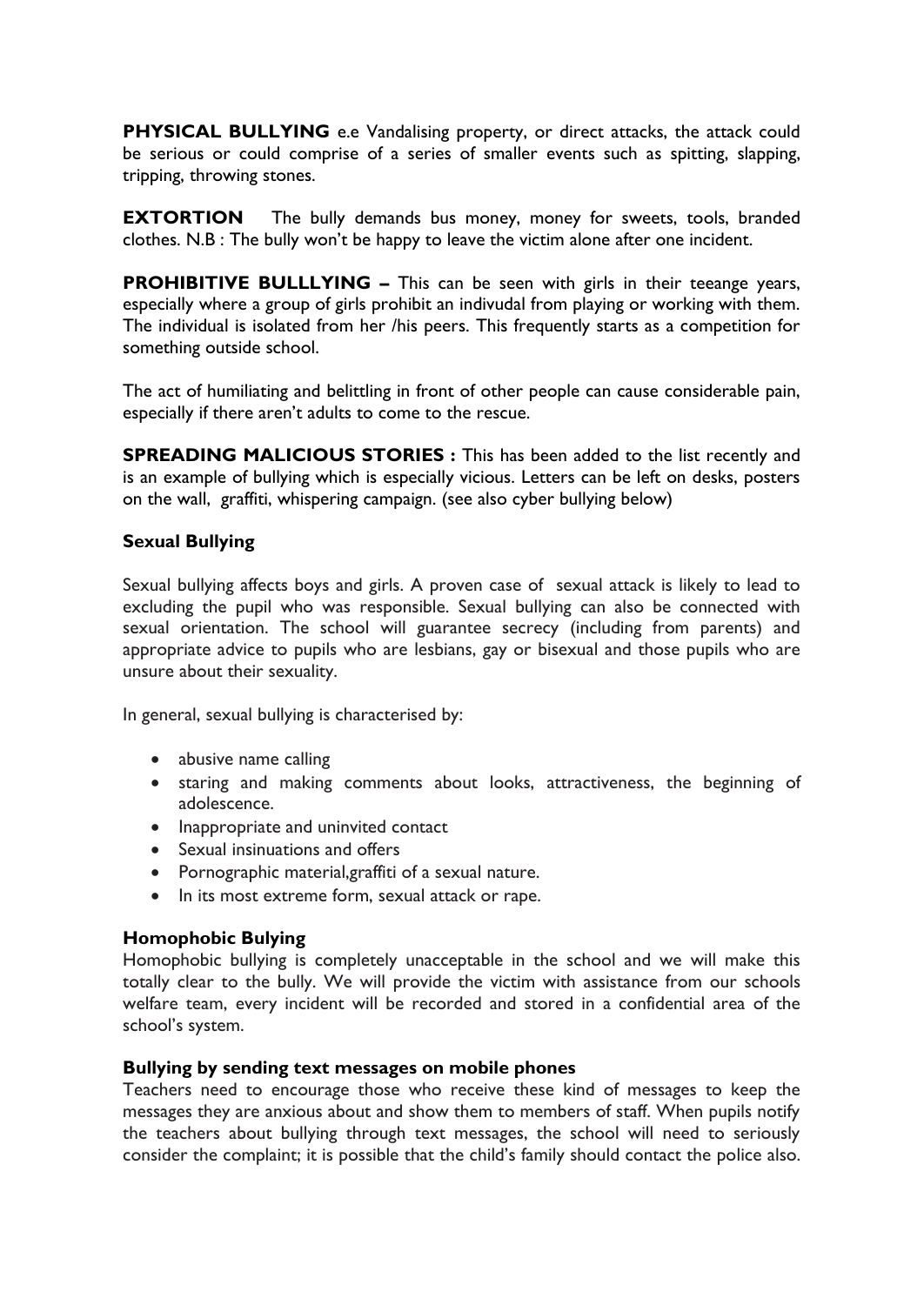If this reaches the school, staff will discuss the messages with the individual and warn them about their future conduct. In certain circumstances the head / deputy will contact the home and possibly the school police liaison officer or the police directly.

**Cyberbullying –** spreading hateful stories about someone, make someone the centre of malicious stories, sending improper and malicious messages by e-mail or messages on mobile phones or on social media. In such circumstances parents are advised not to allow their child access to social media such as facebook, twitter or snapchat etc. and to keep evidence of any malicious messages or chats. It is possible that the parents of the child should contact the police.

Unfortunately, where parents do not follow this advice and block these websites or apps, it can prove very difficult for the school to find a solution.

Training is available on Cyberbullying and we intend to take advantage of this.

## **Special educational needs.**

Pupils with **Special Educational Needs** or disabilities often face a greater risk of being bullied, directly and indirectly.

## **WHAT CAN WE DO?**

Staff who are on duty should be aware of the problem by ensuring that every part of the school is checked for any issues.

Staff should also be cautious between lessons, and at the end of the day. They should be alert to any signs that something has gone wrong, e.g. decline in the standard of work, illness without acceptable explanation, isolation, unwillingness to take part, damaged books, physical harm.

Staff will listen and seriously consider any complaint made by a pupil, ensuring the safety of the pupil. They will record the event and inform the class teacher and the appropriate member of the Pastoral team.

For more serious cases of bullying, especially those cases which involve harrassment or sexual violence, child protection can be a matter to consider.

The pupil and teacher will be expected to record the details of the incident on paper.

#### **The teacher and Member of the pastoral team should ensure that**

- The pupils concerned understand the seriousness of the incident
- Everyone understands that a record of incidents will be kept.
- The reconciliation process happens in the most effective way.
- The bully understands that this sort of behaviour causes hurt to other pupils.
- The sanctions determined will punish the pupil for the behaviour.
- The situation is monitored daily, and thorough follow-ups occur.
- If the situation continues, the school will contact the homes.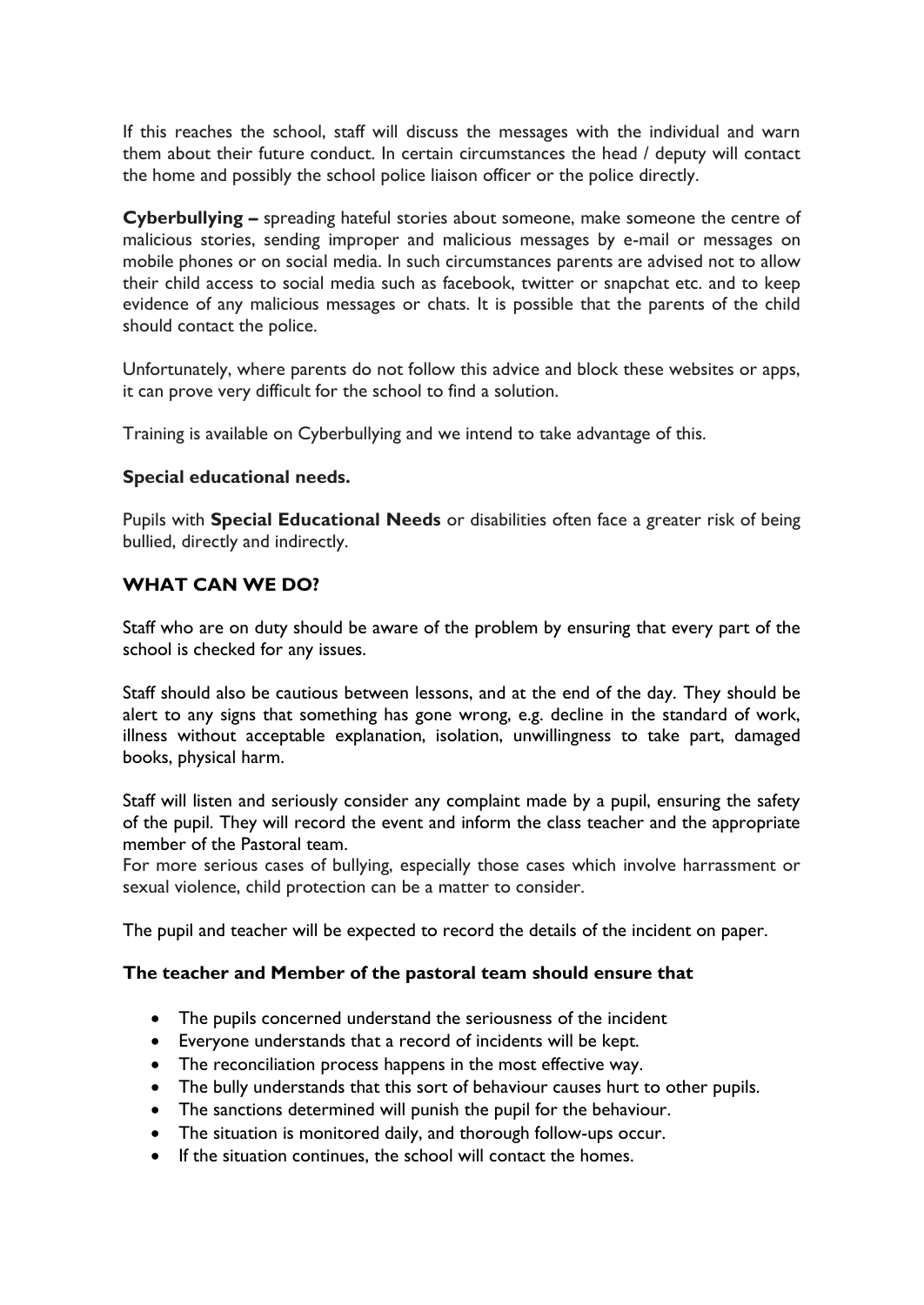- In serious cases it will be necessary for the parents to come to the school to discuss the matter and suspension is possible.
- The staff deals with the matter firmly but not oppressively.
- The support staff, including lunchtime supervisors and bus drivers are aware of the situation.

We will take direct steps to remind pupils that bullying is unacceptable and will not be tolerated. Damage, injury or theft and other events often require a firm reaction. In the most serious of cases, the process of ensuring that parents are involved from the beginning is crucial, and it is important to remember that they will, possibly, contact the police if necessary. We will keep detailed records of the events – and the reaction of the school – to assist with actions and to safeguard the school from legal steps.

#### **Next Steps**

The following steps are taken after an event to ensure that the bullying hasn't restarted. This will be done within a fortnight, and again within the following half term. In many cases, bullying is likely to stop instantly following intervention. However research shows that bullying can also be merciless and it could recommence.

#### **Integrating new pupils**

It should be ensured that particular support is provided for the new pupil, e.g. frequent interviews with the Class Teacher or Member of the pastoral team. It should be ensured that dependable pupils keep an eye on the child in question.

#### **Attendance**

Children who are bullied may be unwiling to attend school and will be frequently absent. The Pastoral team are alert to this and are eager to co-operate with the Welfare officer to try and resolve the problem.

#### **Methods of dealing with bullying through the Curriculum**

The main objective will be:

Raise awareness regarding the bullying and anti-bullying policy.

Increase understanding of the victims, and help to develop an anti-bullying ethos.

 Teach pupils how to manage their inter-relationships with others in a constructive way.

There will be an opportunity to use lessons in order to promote anti-bullying attitudes. (Not only in BAC lessons, but in other subjects as well. We must ensure that AEN pupils are included in the work on bullying in the curriculum in a way that is appropriate to their individual needs.)

#### **The school's ethos**

The school should ensure that the pupils have every opportunity and encouragement to talk about bullying and to speak to teachers. **NO BULLYING! TELL SOMEONE!**

## **Secret "Buddies"**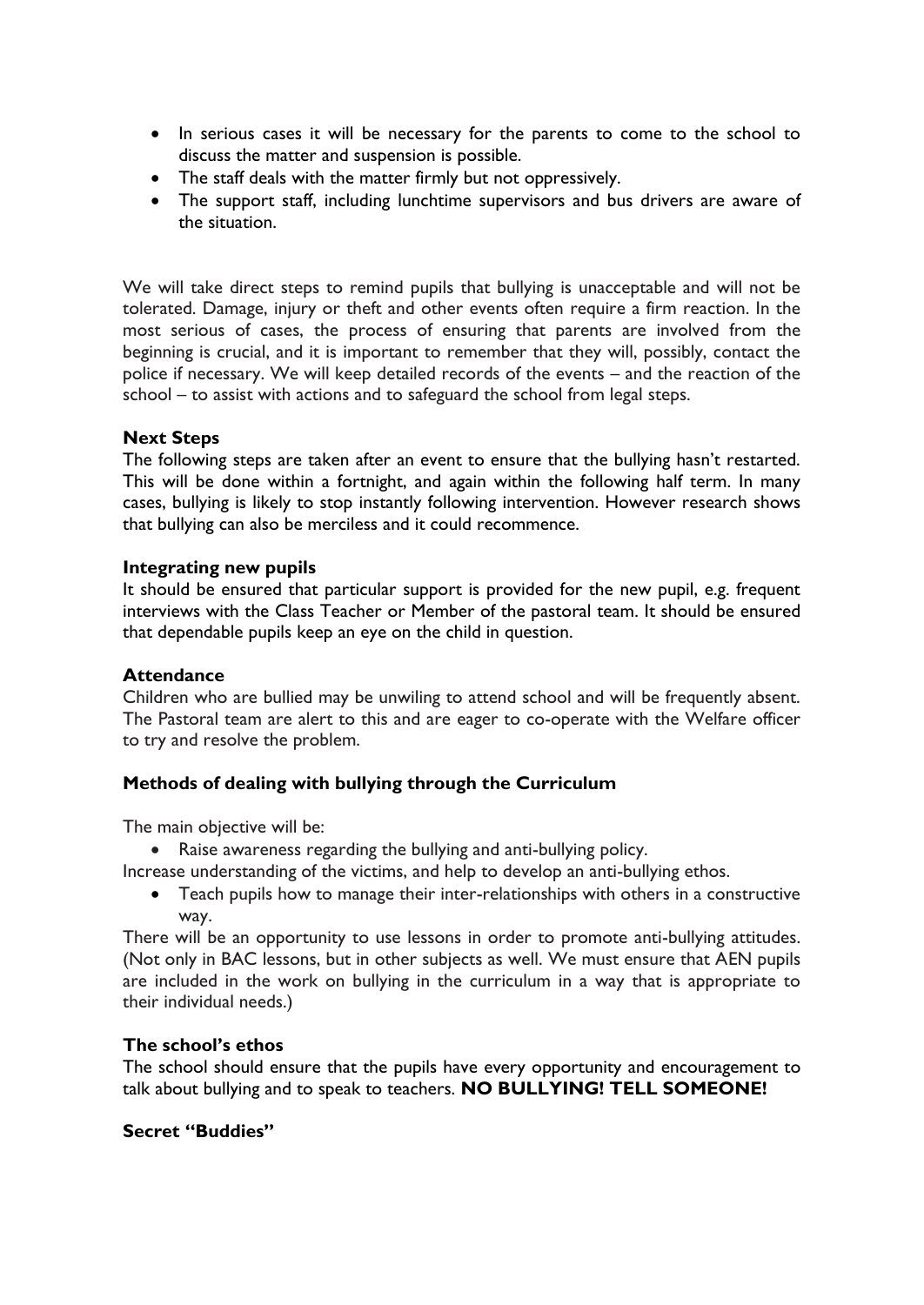Responsible pupils will be paired with any pupil who feels they are under threat in order to develop their self confidence.

## **MANAGING A CRISIS (REACTIONARY)**

The pupils' voice, punishments, Advice from peers, contact parents.

#### **INTERVENTION STRATEGY**

An effective Transition Plan well implemented, coupling pupils with older children, effective break time and lunch hour supervision. The yard and toilets in the areas of the school which are a focus for bullying. People with no training can misunderstand and can make the situation worse.

## **RESTRAINT (PROACTIVE)**

The school's organisataion; using the curriculum, providing and developing an anti-bullying ethos in the school; posters; BAC courses; assemblies; drama lessons, visits from drama companies.

#### **Counselling services**

Pupils' families are more likely to be informed of cases of bullying than teachers; Older pupils are least likely to tell. Providing counselling services can help pupils to speak out sooner.

#### **Racist harrassment**

The school is not prepared to allow any pupil to display a racist behaviour towards their fellow pupils. In the **MacPherson Report 1999** bullying was defined as **"any event that the sufferer or any other person considers as racist."**

#### **ACTION**

Schools are not directly responsible for bullying that happens outside the school. This is true in the case of cyber-bullying which with the growth of social media is more common. Only in cases where the falling out impacts within the school will members of the school's welfare team intervene. In other cases, we strongly suggest that evidence is kept and that contact is made with the police.

In a decree of the court in 2000, it was noted that the Head's duty of care for preventing general cases of bullying is only relevant within the school's boundaries, although a failure to take disciplinary steps could mean that the school is breaking its duty of care according to case law (Leah Bradford-Smart v West County School's Council Sussex). A great deal of bullying happens outside school, and whilst travelling to and from school. Many of our pupils take buses to school which provides more potential for cases of bullying outside school.

#### **RESULTS**

The school ensures that students are aware that their behaviour is associated with a result, with consequences for themselves and others.

The school uses the following:

Moving the student from the group, not as a punishment, but rather to give them time to think about their behaviour and offer an answer.